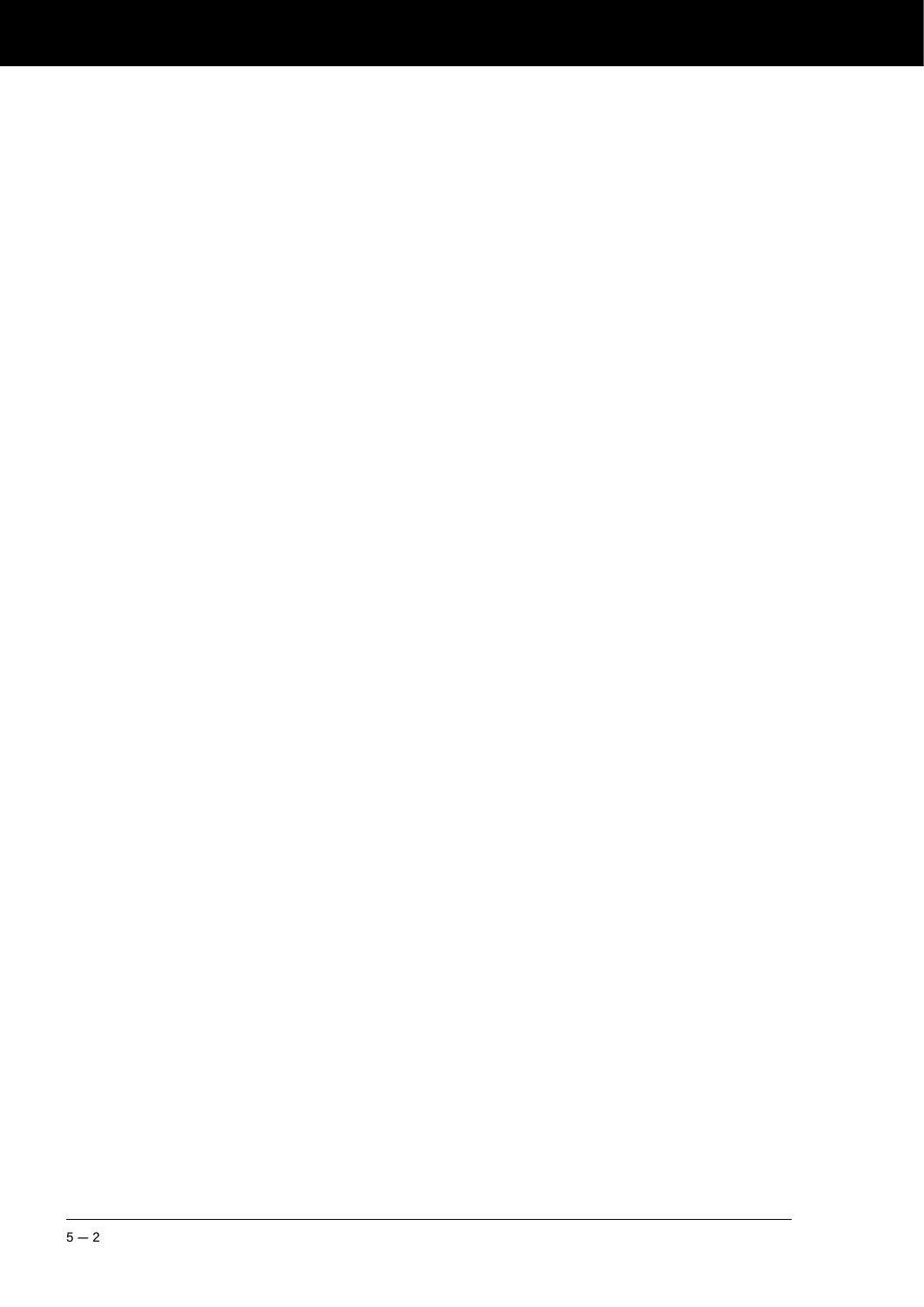### **1.1 ENFORCEMENT**

The driver, and any other person loading the vehicle (including, for example, the loader operator) commits an ofence if they fail to ensure that the load, or any part of that load on the truck or trailer, is secured and contained such that it cannot fall or escape from the vehicle.

If the load is not secure, the maximum fine an individual can pay is \$2,000, and the court may disqualify the person from holding or obtaining a driver licence.

The maximum fine for a company is \$10,000.

The court, when it considers what other matters could be taken into account, must consider any code of practice issued by NZTA and whether you followed the code of practice or not.

# **1.2 RESPONSIBILITIES**

The truck driver is the person with overall responsibility for the way the load is positioned and secured.

Loader operators must follow the instructions of the driver and must ensure that they can clearly see the driver or be aware of where the driver is at all times. This does not negate the general requirement for duty of care for everyone on site, including the loader operator and truck driver. They must take all practical steps to avoid imminent harm.

It is the vehicle owner's or operator's responsibility to ensure the vehicle meets the requirements of this Guideline and has a current NZ Transport Agency (NZTA) certifying engineer's Certificate stating that the vehicle (or relevant parts of it) has been designed and manufactured to the appropriate Land Transport Rules and other requirements.

It is the responsibility of both designers and manufacturers to produce equipment capable of meeting the requirements of this Guideline and those specified by NZTA.

Investigations into improved load securing systems, including controlled in-‐-service trials, may be approved by NZTA with support of this Best Practice Guideline.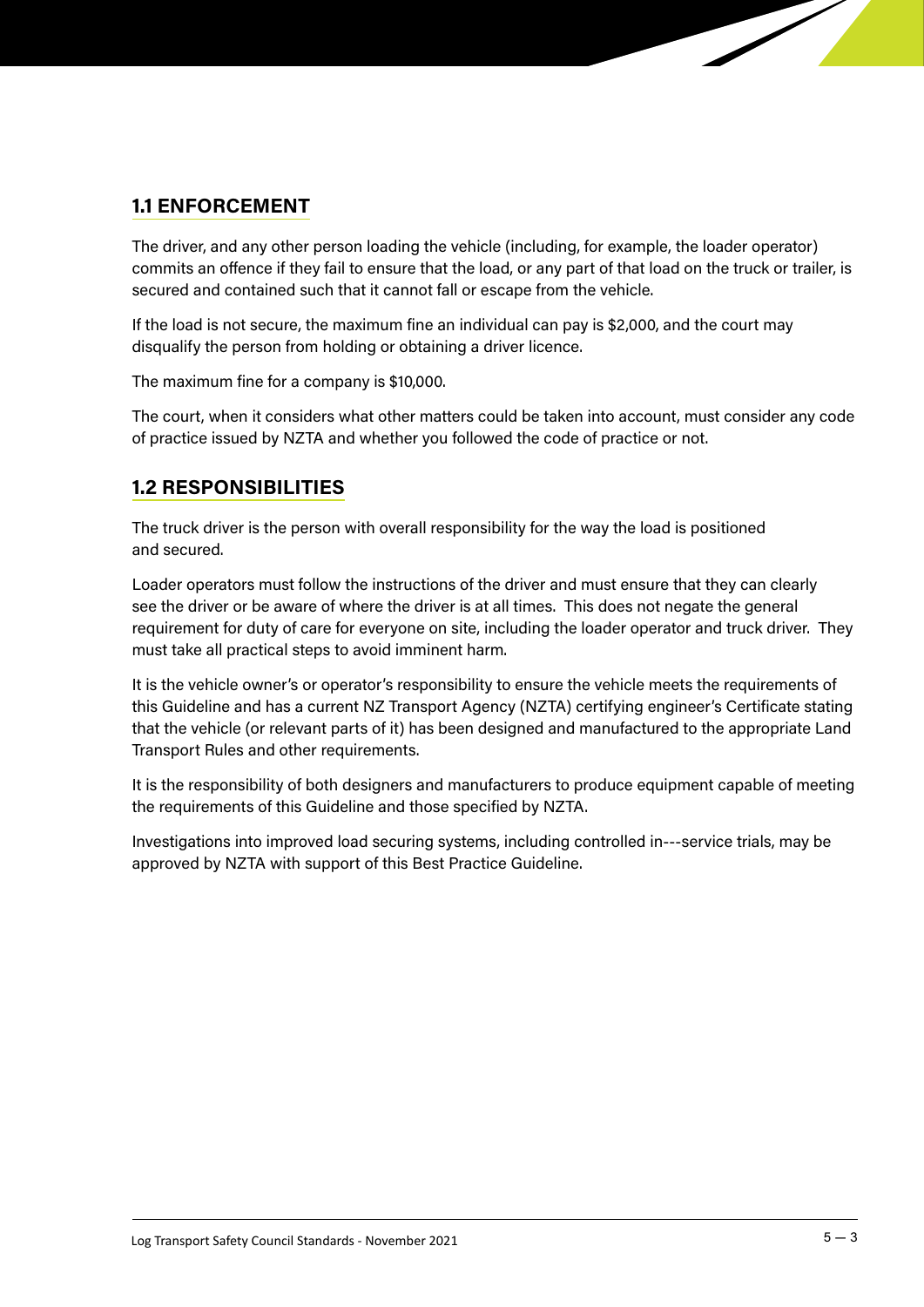### **1.3 LOADING**

**(A) If bolsters and stanchions are used to retain the load, there must be a minimum of two sets of bolsters and stanchions to contain each packet of logs.** 

**Logs should be loaded so that the lower and outside logs extend past the front and rear bolsters and stanchions (side arms) by:** 

- At least 150mm if the bolsters are attached to a fixed chassis on a truck or a trailer and each log packet is restrained by at least three restraints.
- At least 300mm when transported on a pole trailer or when each log packet is restrained by only two restraints.

*for practical reasons, this condition is deemed to be met if:* 

- 80% of the outside and lower logs comply, and
- all of the outside and lower logs extend past the bolsters and stanchions
- for the purposes of this requirement outside logs that are also top logs should be treated as top logs.
- **(B) It is good practice to have as much overhang as possible at both ends and to have more overhang at the rear than the front.**
- **(C) Shorter logs must be cradled in the centre of the load by the outside and bottom layer of logs. They may be placed on the top of the load provided that one end of the logs meets the rear or front bolster overhang requirements.**
- **(D) No part of the outside logs may extend past the top of the stanchions or, if fitted, the stanchion extension pins.**
- **(E) Logs placed on the top of the load must be rounded or crowned so that the restraints will be in contact with as many logs as possible.**
- **(F) Logs above the stanchions or extension pins must not be more than 1/3rd of their diameter at any point along their length above the adjacent log that is closer to the outside of the load. This is to ensure adequate crowning of small diameter logs. Whenever possible, all logs should be below the stanchions or extension pins.**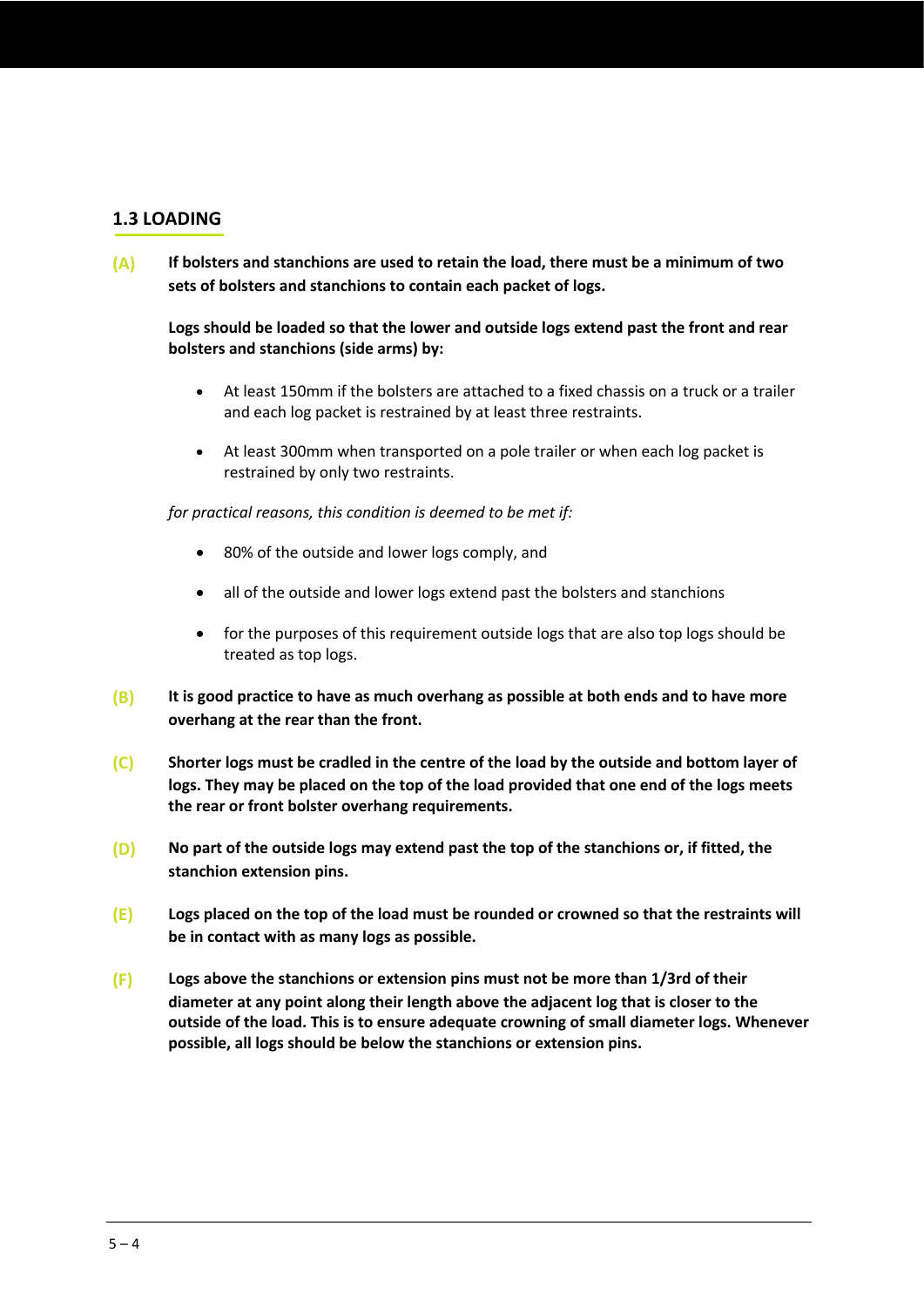

#### **MAXIMUM PERMITTED LOG HEIGHTS WITH CROWNING**

- **(G) At log landings it is permissible to move up to 100metres to a safe area away from the landing before securing the load.**
- **(H) All communications must be clear and concise when loading and unloading. To assist with this, a standard set of hand signs has been developed. Refer to the log transport standard on hand signals.**
- **(I) Logs cannot be loaded higher than the SRT height limits.**

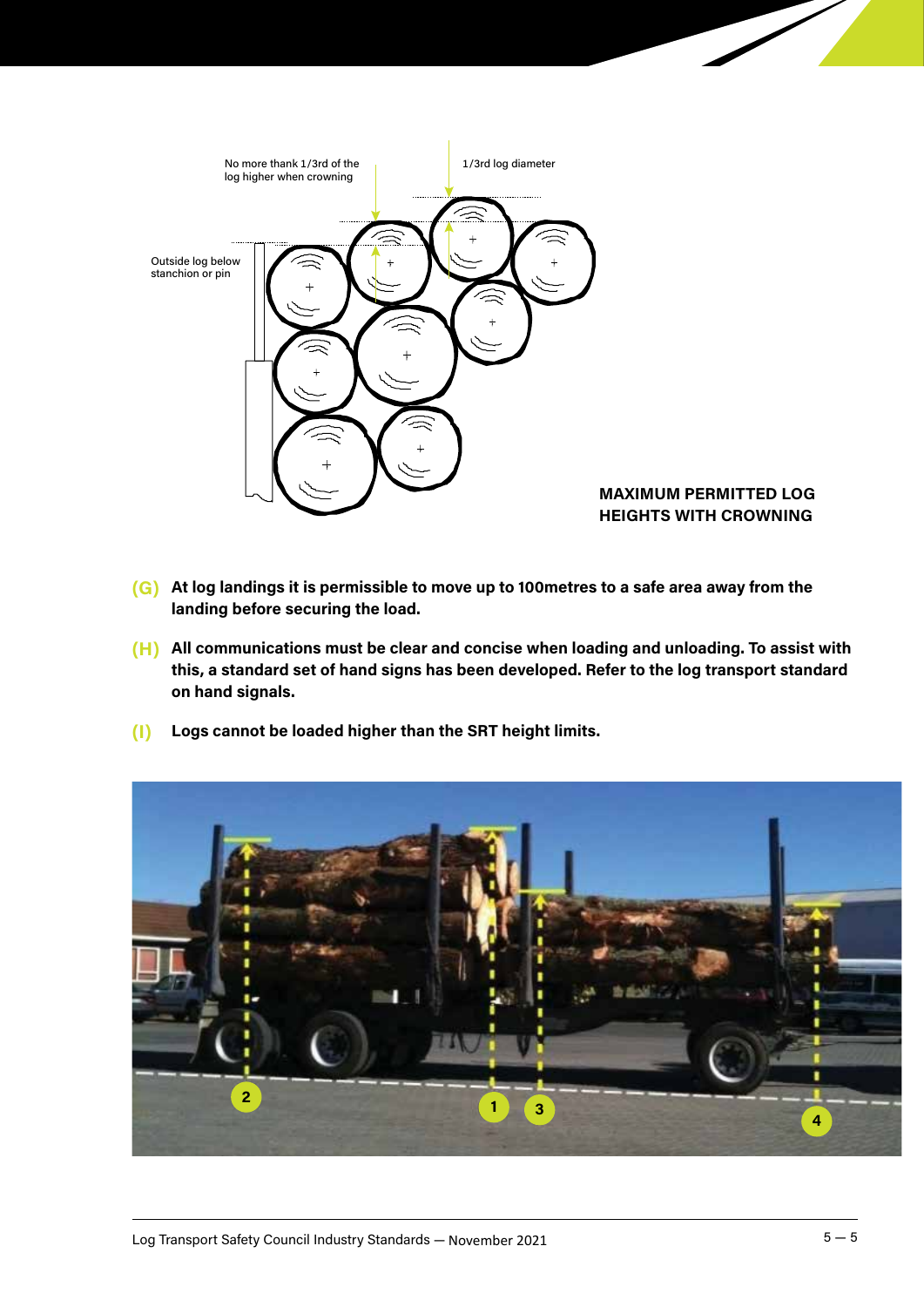# **2. SRT height management**

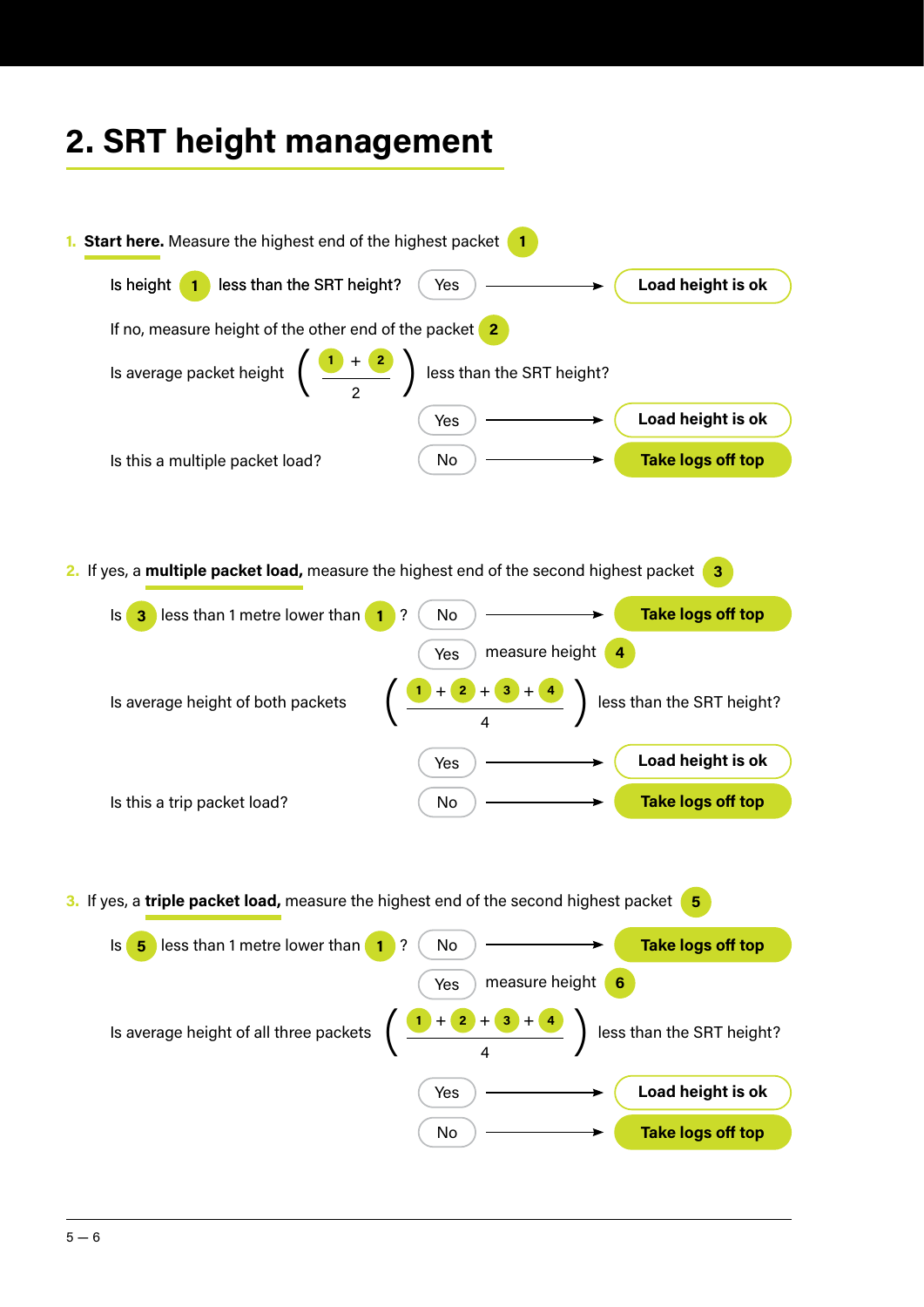# **3. Restraining the load**

- **(A) The driver should only use the restraints, twitches and other fittings that are supplied and approved by the vehicle owner. The details on what restraints and fittings need to be fitted by the owner are detailed in the Design, construction and repair section of this Guideline.**
- **(B) The lashing capacity of the chains as marked and the lashing capacity of wire ropes and other restraints must add up to more than 1⁄4 of the weight of the packet being secured.**
- **(C) The packet must be secured with a minimum of:**

Two 2.3 tonne restraints with one placed near the rear bolster and the other as a belly restraint attached the chassis. These restraints must be 300mm or more from the ends of the logs.

*or:*  Two 3 tonne restraints, with either one attached to the rear and the other to the front bolsters or adjacent chassis or, one placed near the rear bolster and the other as a belly restraint attached the chassis. These restraints must be 300mm or more from the ends of the logs. *or:* 

Three restraints that have a lashing capacity of at least 2.3 tonne. These must be near the rear and front bolsters and the middle of the packet. The front and rear restraints must be 150mm or more from the ends of the logs.

- **(D) If the weight of a load means that two restraints do not provide sufficient lashing capacity, additional load restraint(s) must be used that have a lashing capacity of at least 2.3 tonne. When three restraints are required, they must be near the rear and front bolsters and the middle of the packet. The front restraints must be 150mm or more from the ends of the logs.**
- **(E) If the logs are eucalypt or have been mechanically peeled by a machine specifically designed for that purpose, at least three restraints are required. Logs that have been mechanically peeled have had all of their entire bark removed and often have spiral marks from the peeling process along the length of the logs. The front and rear restraints must be 300mm or more from the ends of the logs.**
- **(F) Shorter logs that are cradled in the center of the load by the outside and bottom layer of logs must be secured by a bolster restraint and an additional restraint with a lashing capacity of at least 2.3 tonne that is positioned at least 300mm from the end of the shortest log.**
- **(G) Top logs may be secured using 2 belly restraints with one placed at least 300mm forward of the rear of the top logs and the other 300mm behind the front of those logs.**
- **(H) Any damaged or worn restraints, fittings or load binders must not be used.**
- **(I) The vehicle must be swept down to remove loose stones and bark**
- **(J) The restraints must be checked regularly to ensure they are tight. For enforcement purposes, the restraint must not be able to move more than 50mm when pulled by hand at approximately shoulder height at right angles to the direction of the restraint while standing on the ground.**
- **(K) Restraints to be checked prior to entering the public highway system and re-tensioned if required.**

#### **3.1 OTHER OPERATIONAL**

#### **REQUIREMENTS**

When loaded, bolsters that can slide along the chassis must be in the locked position when the vehicle is moving unless the bolster attachment design and certification explicitly does not require the locking of one of the bolsters in a bunk.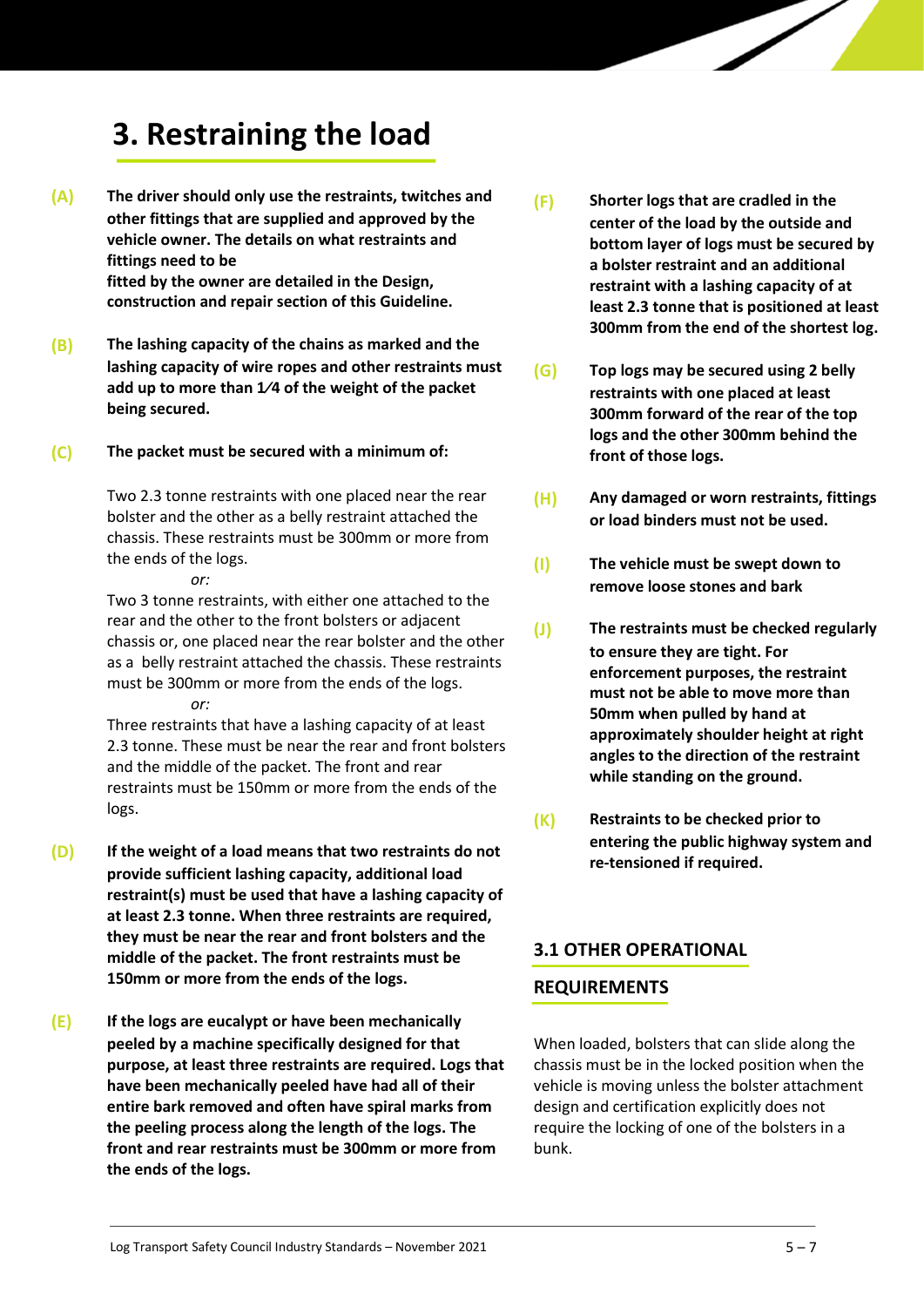# **4. Design, construction and repair**

This part of the Guideline explains what load securing equipment needs to be fitted on the vehicle for the driver's use.

It is for the securing of logs on purpose built heavy vehicles that are fitted with at least 2 bolsters for each packet of logs or slabs. The transport of sawn timber is outside of the scope of this Guideline.

# **4.1 BOLSTERS**

- **(A) Bolster attachments must be certified to the Log Transport Safety Council bolster attachment code and the NZ Transport Agency NZ (NZTA) requirements.**
- **(B) Replacement parts must be supplied by the original manufacturer, to the manufacturer's specifications, or they must be certified.**
- **(C) Bolsters must have at least one raised edge on their upper surface no less than 10mm high and between 6mm and 20mm thick. An inverted angle is suficient for this purpose.**
- **(D) Bolsters that are required to rotate shall rotate on a spigot plate or turntable.**
	- Spigot plate vertical play shall not exceed 10mm
	- Spigot horizontal play shall not exceed 6mm
	- Spigot depth shall be no less than 25mm
	- Bolster pivot pins shall be secured top and bottom
- **(E) If a bolster includes a drop riser, that drop riser must have a raised metal edge, and must be securely locked in position when it is supporting a load of logs.**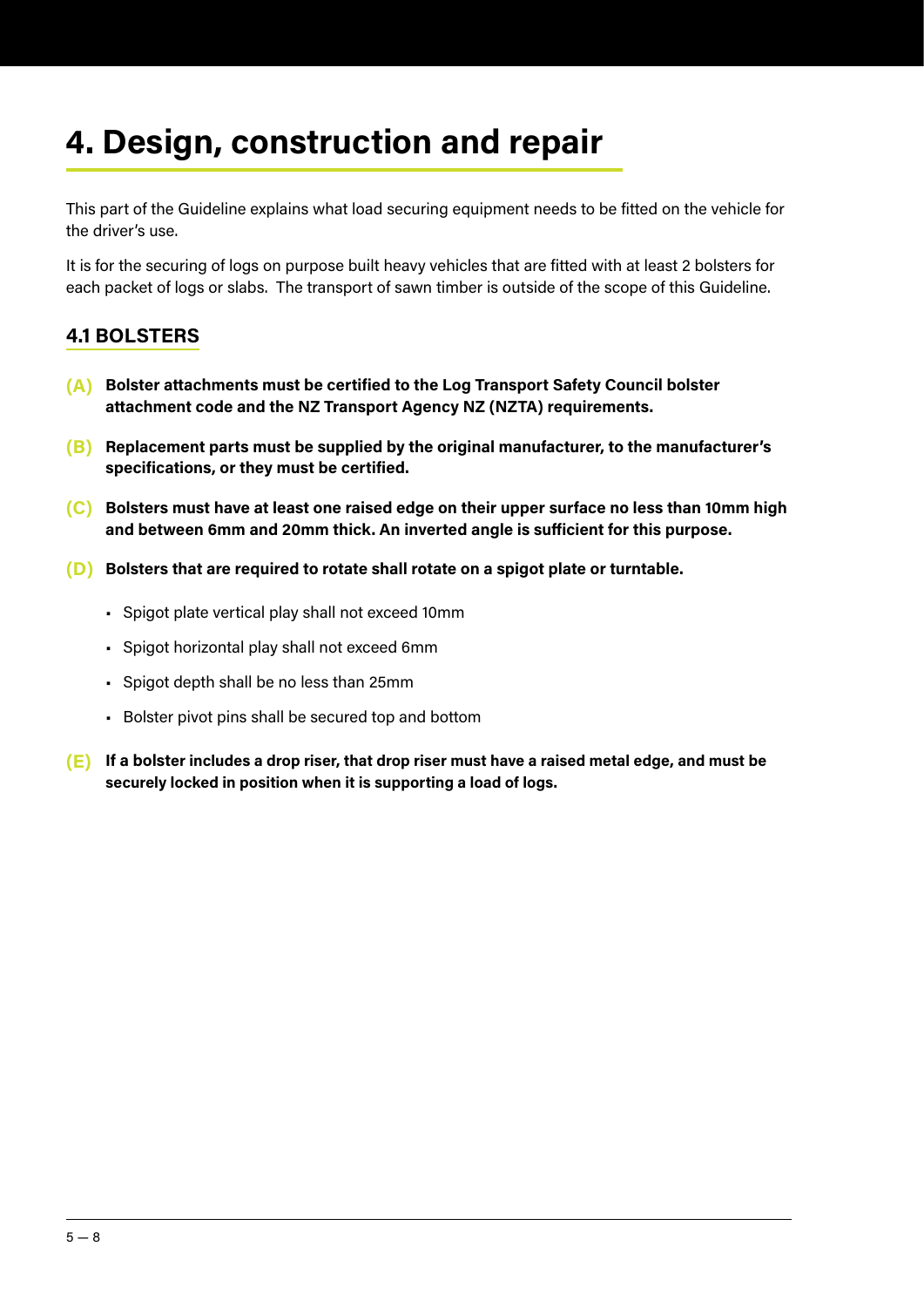#### **4.2 STANCHIONS**

**(A) Stanchion extension pins shall be made of at least 50mm round steel bar of minimum grade 4140 steel (or equivalent)**

#### **Stanchion extension pins shall:**

- Fit firmly into the stanchion
- Extend into the stanchion at least 150mm
- Be as near vertical as possible
- **(B) Stanchion extension pins shall not:**
	- Exceed 450mm above the top of the stanchion
	- Exceed the vehicle width
- **(C) The distance between parallel faces of the stanchions shall vary at the top and bottom by no more than 50mm.**
- **(D) A lift-of stanchion must have a securing device that can lock it in place at the base of the bolster.**
	- Drop stanchions may be used only with load-restraint equipment capable of retaining the stanchion in an upright position if the belly strop fails. Wrap-round strops (or cradle strops) used with drop stanchions must:
	- consist of at least 19 mm diameter wire rope; and
	- be inspected every six months for the defects and, if necessary, replaced.

### **4.3 LOAD ANCHOR POINTS**

Load anchor points may be attached to the chassis, bolster or stanchion. The anchor points must be below the top of the bolster bed unless chains with a lashing capacity of 3 tonne or more are being used, in which case the anchor points must be at least 300mm below the height of any load in contact with the stanchions. The load anchor point ratings must be certified and plated on the vehicle in accordance with NZS 5444.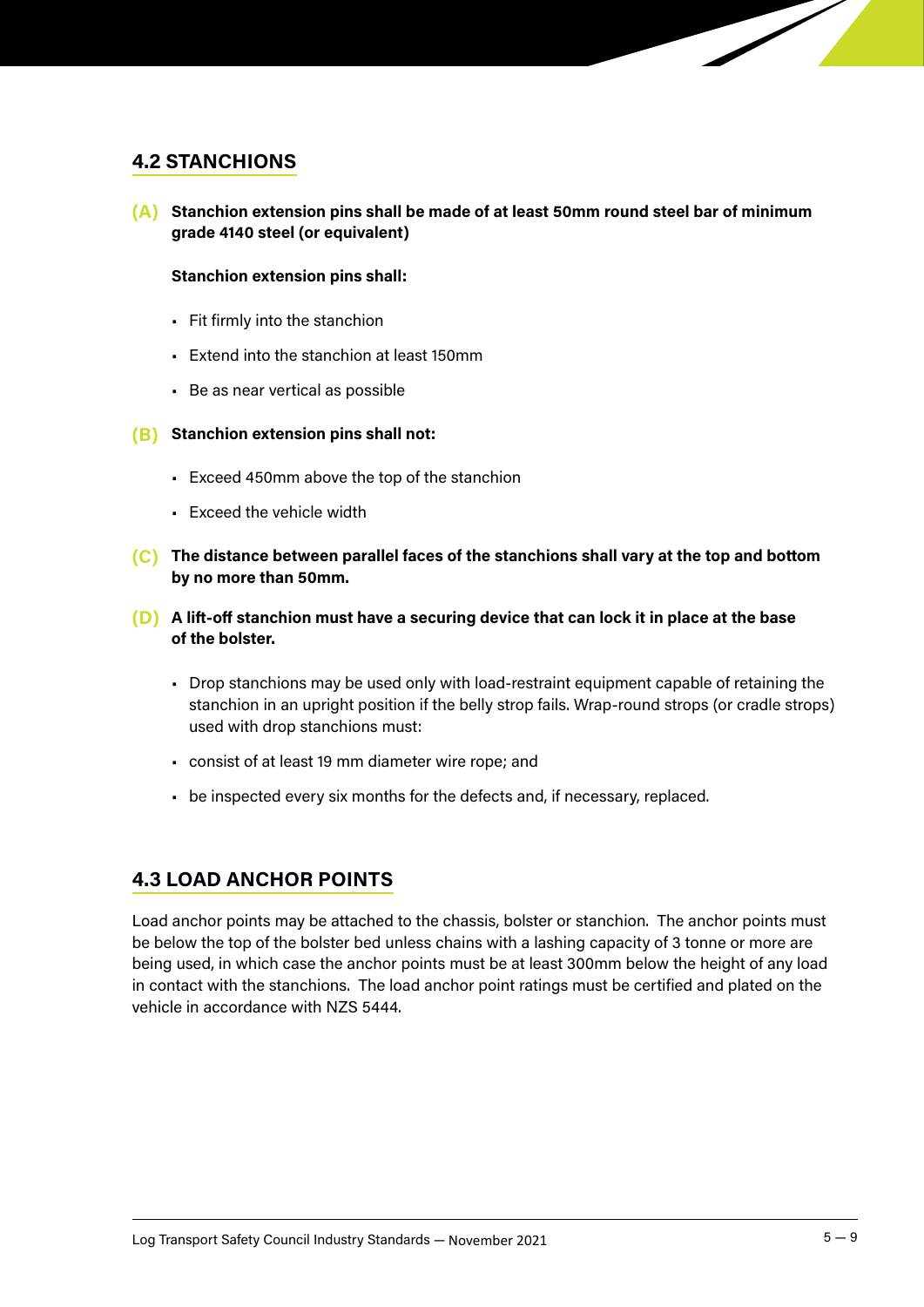#### **4.4 RESTRAINTS**

- **(A) The vehicle must be set up so that the driver has the correct equipment available to secure the load in accordance with this Guideline.**
- **(B) The sum of the lashing capacity of the restraints securing a packet of logs must be at least 1⁄4 of the weight of the packet in tonne.**
- **(C) All restraint fittings, load binders, winches and other components must be of high quality and at least as strong as the restraints. The use of grab hooks reduces the strength of the chain and hence the assembly by 25%.**
- **(D) The restraint must be attached to two anchor points capable of transferring the forces from the restraint to the vehicle unless it is a belly restraint.**
- **(E) Belly restraints must be anchored to the chassis if restraints with a lashing capacity of less than 3 tonne are used.**
- **(F) The rear anchor points must be within 500mm of the rear bolster.**
- **(G) All packets must have at least two restraints that have a load path to the chassis in all three directions. This includes packets held by a sliding bolster which is not designed to be locked. Sliding bolsters which are not designed to be locked and the load securing system associated with them must be designed and approved by a NZTA authorised certifying engineer. All packets must be supported by at least two bolsters, one of which must be a fixed or lockable sliding bolster.**
- **(H) All restraints, fittings, bolsters, stanchions, winches, twitches and other components of the load containment and securing system must be inspected on a regular basis, preferably as part of the driver's daily vehicle inspection.**
- **(I) When restraining a load chains must be parallel or forward bias over top of the load – ensuring the greatest possible tension by load shift effect.**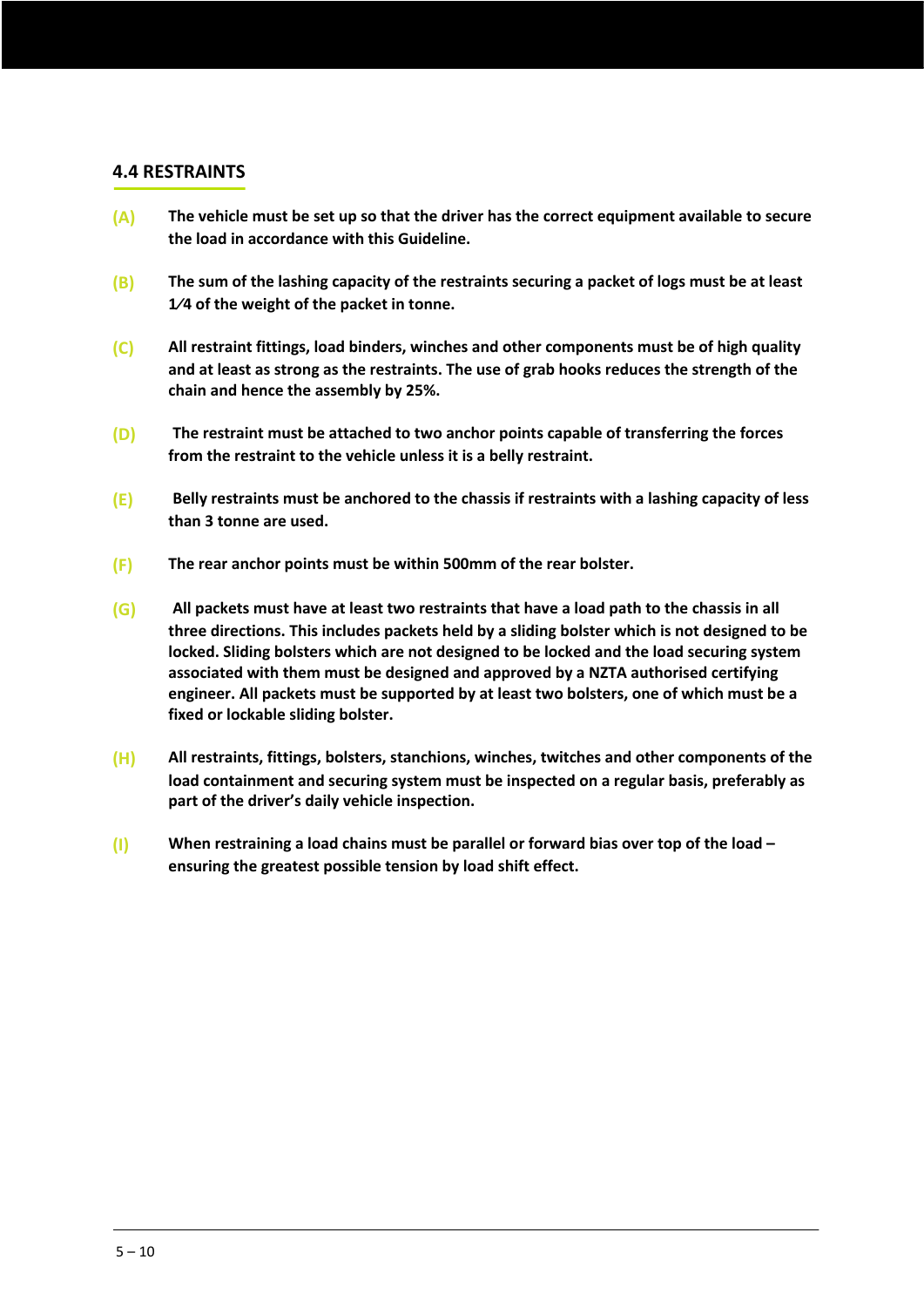#### **4.5 CHAINS**

**Chains must be short link and comply with:**

**AS/NZS 4344:2001 Motor vehicles – Cargo restraint systems –Transport chain and components;** 

*or:*

**The manufacturer's rating for that chain.**

#### **Chains that comply have their lashing capacity marked along their length.**

Chain or other components used to secure loads must be replaced if there is:

- **(A) A cracked weld or link in the chain or associated chain fittings or load binder attachments;**
- **(B) A noticeably bent, twisted, stretched or collapsed link**
- **(C) A link weakened by gouges or pits reducing the diameter by 10% or more;**
- **(D) A repair or join in the chain made by repair links of a type other than those specified by the manufacturer;**
- **(E) A link visibly worn to 90% or less of its original diameter or showing other visible evidence of loss of strength;**
- **(F) A knot in any portion of the chain used in tension;**
- **(G) A spread or distorted grab hook.**

#### **4.6 WIRE ROPE**

- **(A) Wire ropes must conform to the requirements stipulated in the Truck Loading Code. The strength of the steel wire rope will depend on the quality of the steel used, the number of strands, the number of wires in each strand, the diameter of the rope and the method of construction.**
- **(B) The ropes need to be inspected regularly as part of the driver's daily check to ensure that they are free from rust and there should be no broken wires or strands. Apart from the risk of injury to personnel from contact with broken wire strands, if 10 percent or more broken wires are visible in a rope length equivalent to 10 rope diameters, the rope is unsafe and should be condemned. There is a risk of unseen internal corrosion with steel wire rope and it can be easily damaged if driven over or bent around a sharp corner.**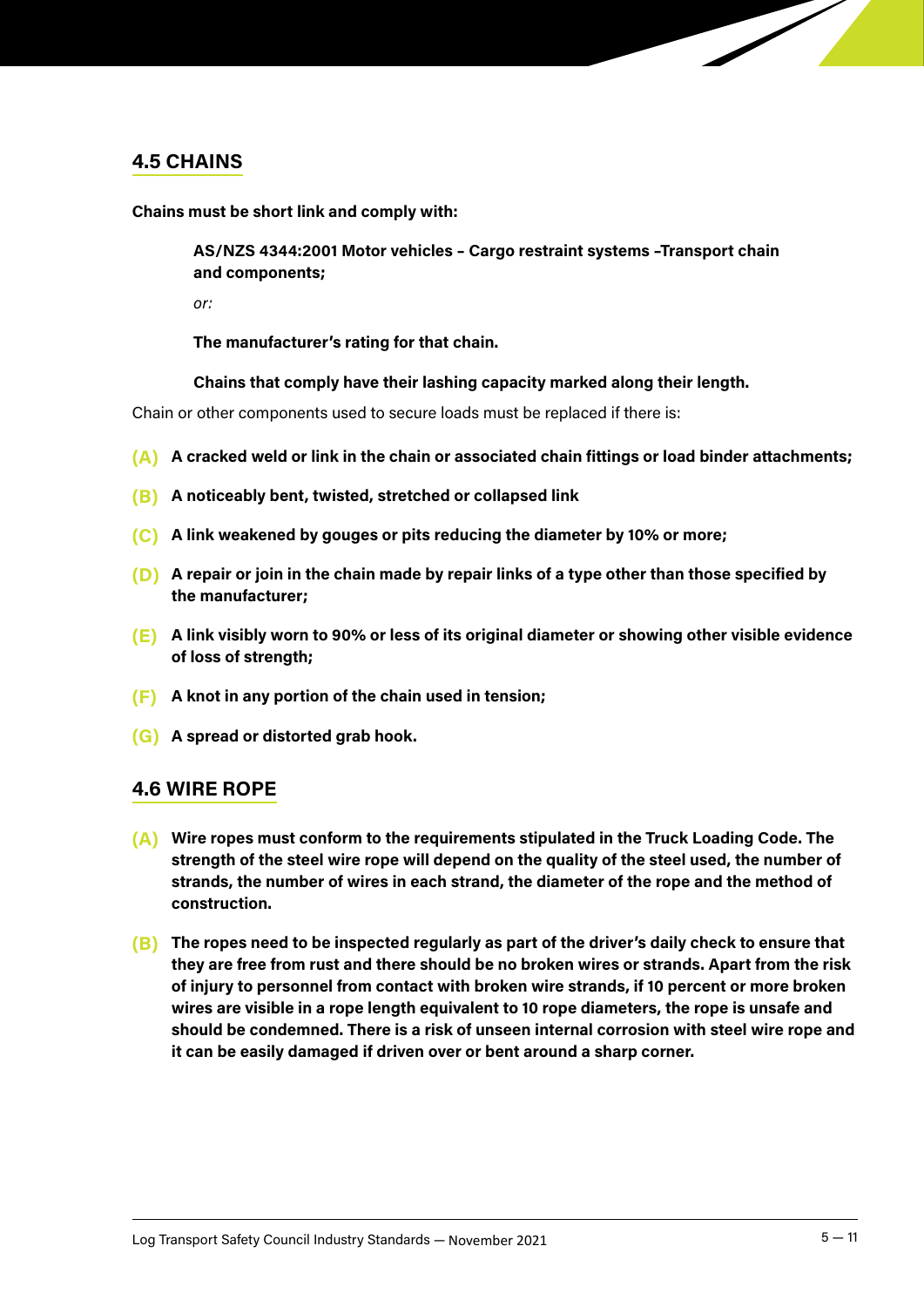# **4.7 WEBBING RESTRAINTS**

Webbing restraints may only be used for trials that are approved by NZTA. In addition to any conditions that are imposed by NZTA:

- **(A) Webbing and their attachments must comply with AS/NZS 4380.**
- **(B) The webbing straps must not show signs of damage, chafing, fraying, stitching failures or other damage as stipulated in the Truck Loading Code.**
- **(C) The webbing must be at least 75mm wide.**

# **4.8 ANCHOR POINTS, BOLSTERS, STANCHIONS AND OTHER ITEMS**

**(A) Items that show evidence of loss of strength because of cracks, breaks, distortion or other deterioration must not be used for load securing until they have been repaired.**

# **4.9 TRAILER PIGGYBACKING**

Trailers transported on a truck with cradles must be attached to the truck with chain as follows:

- **(A) For chain placed over the trailer and attached to a load anchorage point on each side of the truck, the chain must have a combined lashing capacity equal to at least half the weight of the trailer;**
- **(B) For chain directly attached between the truck and trailer, the chain must have a combined lashing capacity equal to at least the weight of the trailer, and must be of a length that prevents the trailer wheels from rising over the axle guides on the truck;**
- **(C) For a trailer with one axle set, one axle must have steel side guides with a minimum height of 100 mm above the bottom of the trailer tyre;**
- **(D) For a trailer with two axle sets:** 
	- **one axle must comply with (c); and**
	- **the remaining axle set must have at least one axle having**
	- **steel side guides with a minimum height of 50 mm above the bottom of the trailer tyre;**
- **(E) At least two axles must be secured by chocks or be positioned on the truck so that forward and backward movement of the trailer is restrained by fittings attached to the truck;**
- **(F) If the trailer axles straddle a bolster fitted to the truck, the bolster may be used as a cradle, to comply with the requirements of (e)**